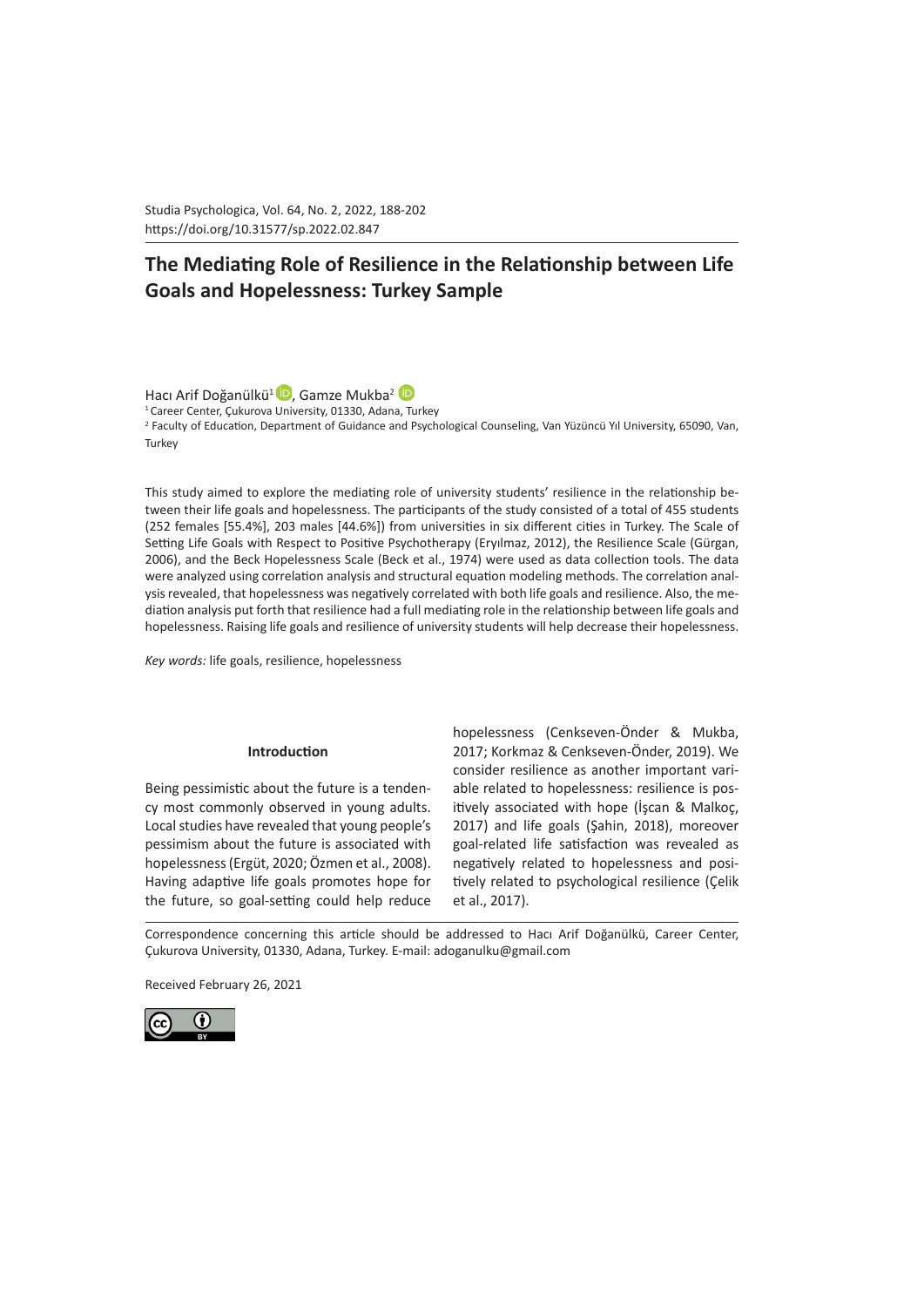International studies revealed that hopelessness in young people is related to lower future motivation (Madani et al., 2018). Studies also showed that hopelessness, experienced especially in young adulthood, is associated with depression and risk for suicide (Lane & Miranda, 2017; Liu et al., 2020). Young adulthood is a period when life goals that are related to career, relationship, and entertainment come to the fore (Nair, 2003). In this period, individuals begin to set their life goals that will contribute to their future happiness (Sheldon & Lyubomirsky, 2006). Setting goals and following them is one of the most effective factors in individuals' adaptation to life (Myers & Deiner, 1995). However, individuals may face many challenges while pursuing these goals. Being able to cope with and adapt to these difficulties is associated with young individuals' resilience (Aburn et al., 2016).

In our study, we aim to explore the mediating role of resilience between life goals and hopelessness of young adults. We believe that the results of the study will contribute to the psychological health of young people by filling the gaps in the practice and research of hopelessness prevention.

#### **Hopelessness**

Hopelessness is a state that encompasses negative feelings, cognitions, and motivations about the future (Chang, 2017) and is related to the need to be comforted or feeling emotional pain (Alidina & Tettero, 2010). In addition, individuals' encounters with obstacles may lead to hopelessness (Snyder et al., 2002). Internal conversations, such as "I can't do this" or "I give up", also trigger individuals' hopelessness (Chang, 2017). Furthermore, hopelessness is affected by the actions of other people with whom individuals have a relationship (Alidina & Tettero, 2010), for

example, individuals who are not getting social support are more hopeless (Buursma et al., 2020; Pehlivan et al., 2012). Loss, death, and traumatic events, also, trigger individuals' hopelessness (Alidina & Tettero, 2010). While hope is an effective factor in the life satisfaction of individuals (Halama, 2010), hopelessness is characterized by low life energy, maladaptive cognitive evaluative processes (Huen et al., 2015; Niranjjan et al., 2018; Yang & Clum, 1994), and depressive symptoms (Bayrami et al., 2012).

# **Life Goals**

One of the ties that bind individuals to life is life goals (Korkmaz & Cenkseven-Önder, 2019). Life goals are situations that are desired to be achieved with cognitive and behavioral strategies (Emmons, 1999). Including different living spaces and constructs, life goals vary from person to person (Visconti et al., 2015). In the context of positive psychotherapy, life goals are one of the sources (Eryılmaz, 2012; Peseschkian, 1980) that have the greatest impact on the formation of a healthy balance (Peseschkian & Walker, 1987). When the life goals that stand out during young adulthood are examined, goals related to education, career/achievement, relationship, and entertainment come to the fore (Nair, 2003). Career goals include having a job and getting education, whereas relationship goals involve determining the characteristics of the person to get married to and planning how many children to have, and entertainment goals involve planning future sports activities and hobbies (Eryılmaz, 2010). Life goals are closely related to significant life states, such as self-acceptance, life satisfaction (Olčar et al., 2019), psychological well-being (Cenkseven-Önder & Mukba, 2017), pleasant life (Brdar et al., 2009), and meaningful life (Brdar et al., 2009).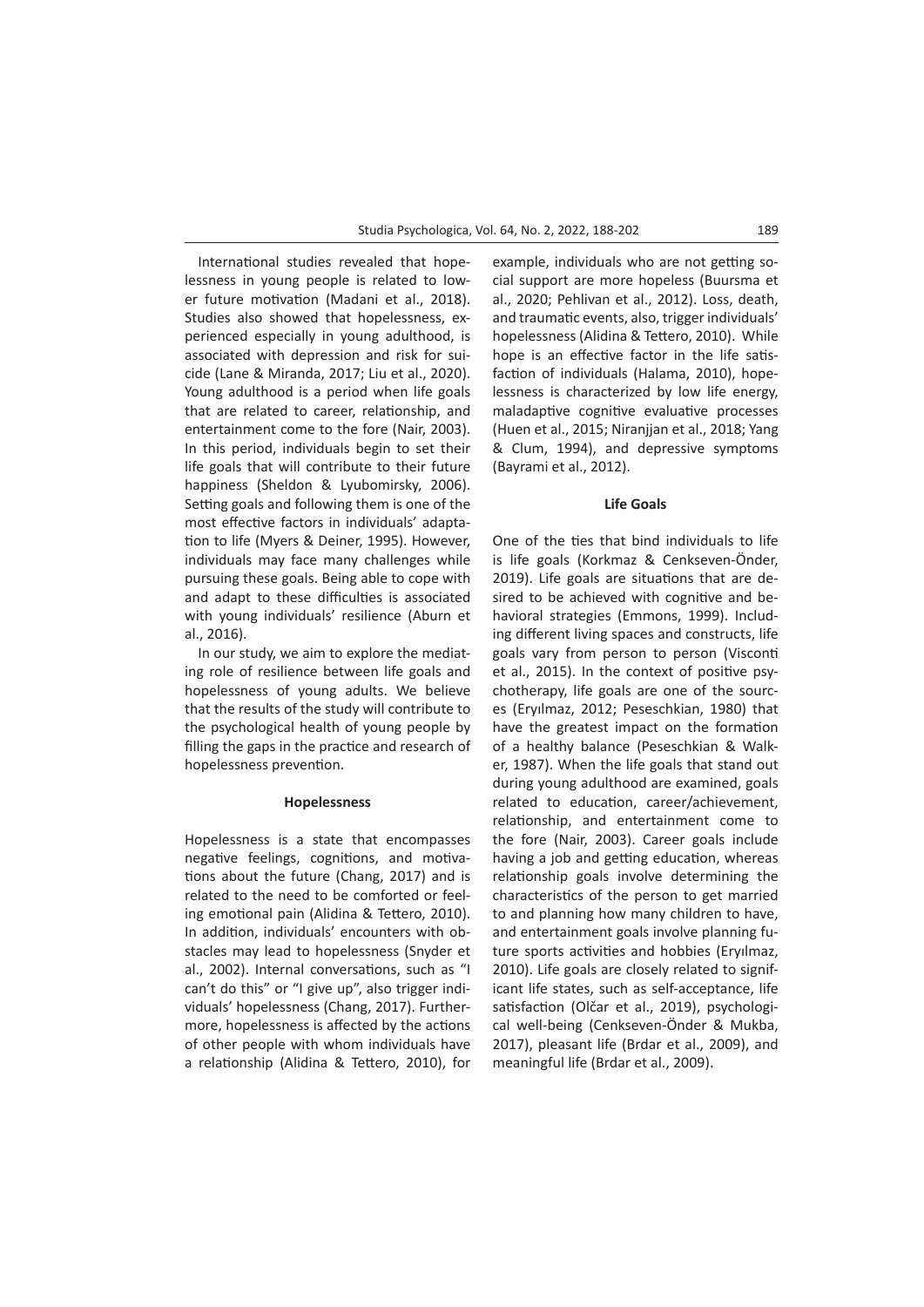#### **Resilience**

Resilience is the ability to adapt to difficulties and to continue life without losing psychological strength in the face of difficult life events (Aburn et al., 2016; Garmezy & Masten, 1986). Individuals with high resilience exhibit staminal effort against troubles with their strong characteristics (Herrman et al., 2011). In other words, resilience is the ability of individuals to survive despite difficulties (Masten & Reed, 2002). Resilience is also related to individuals' ability to distance themselves from negativity (Linquanti, 1992). Individuals' strength, entrepreneurship, optimism, relationship styles, foresight, purposefulness, leadership, and inquisitiveness are factors related to their resilience (Gürgan, 2006). Studies revealed that resilience is closely correlated with important factors, such as positive emotions and cognitive flexibility (Aydın-Sünbül, 2020), depression (Poole et al., 2017), life satisfaction (Kong et al., 2015), psychological well-being (Richardson & Chew-Graham, 2016), and meaning in life (Du et al., 2017).

# **The Relationship between Hopelessness, Life Goals, and Resilience**

Life goals are one of the basic components of hope (Snyder, 2000). This forms a strong relationship between life goals and hopelessness, which express motivation sources for future experiences (Hadley & MacLeod, 2010). Besides, overcoming obstacles in order to reach the goals that individuals set decreases hopelessness (Snyder et al., 2002). It can be said that the life goals of young individuals may be a predictor of their hopelessness. There are studies suggesting that there is a relationship between hopelessness and life satisfaction (Çapri et al., 2013), motivation for playing video games (Ögren,

2020), and watching entertainment programs (Chory-Assad & Yanen, 2005), which are related to entertainment life goals. The desire for a career (Dudovitz et al., 2017) and unrealistic career goals (Shardlow & Madsen, 2017), which are related to career-life goals, are associated with hopelessness, too. Similarly, studies put forth that relationship life goals are also related to the individuals' hopelessness for the future (Abela & Seligman, 2000; Miller et al., 2014).

Life goals are significantly related to resilience (Hadley & MacLeod, 2010; Nygren et al., 2005). When people try to realize a goal, they put an effort proportional to the goals they are trying to achieve (Locke, 2002). According to Emmons (1999), one of the most important effects of life goals on individuals is to increase their personal struggle power. Moreover, the nature of resilience includes fighting for the sake of achieving a goal (Gürgan, 2006). The fact that individuals have life goals and put an effort into achieving those goals activates their resilience. Indeed, Li et al. (2017) stated that goals such as having a plan, having a good career in the future and going to a good university activate the elements of resilience.

Resilience is also closely associated with individuals' hopelessness (Han-Mo et al., 2014; Hjemdal et al., 2011). Some studies showed that resilience predicts hopelessness (Collazzoni et al., 2020; Hjemdal et al., 2011). Hopelessness is experienced due to the lack of coping mechanisms in the face of difficult life events (Farran et al., 1995). Resilience is individuals' most important strength in coping with difficult life experiences (Newman, 2005). Individuals with high resilience display a positive attitude in the face of challenging situations (Ray-Bennet et al., 2010), while individuals with low resilience show vulnerability and experience hopelessness for the future (Hjemdal et al., 2011).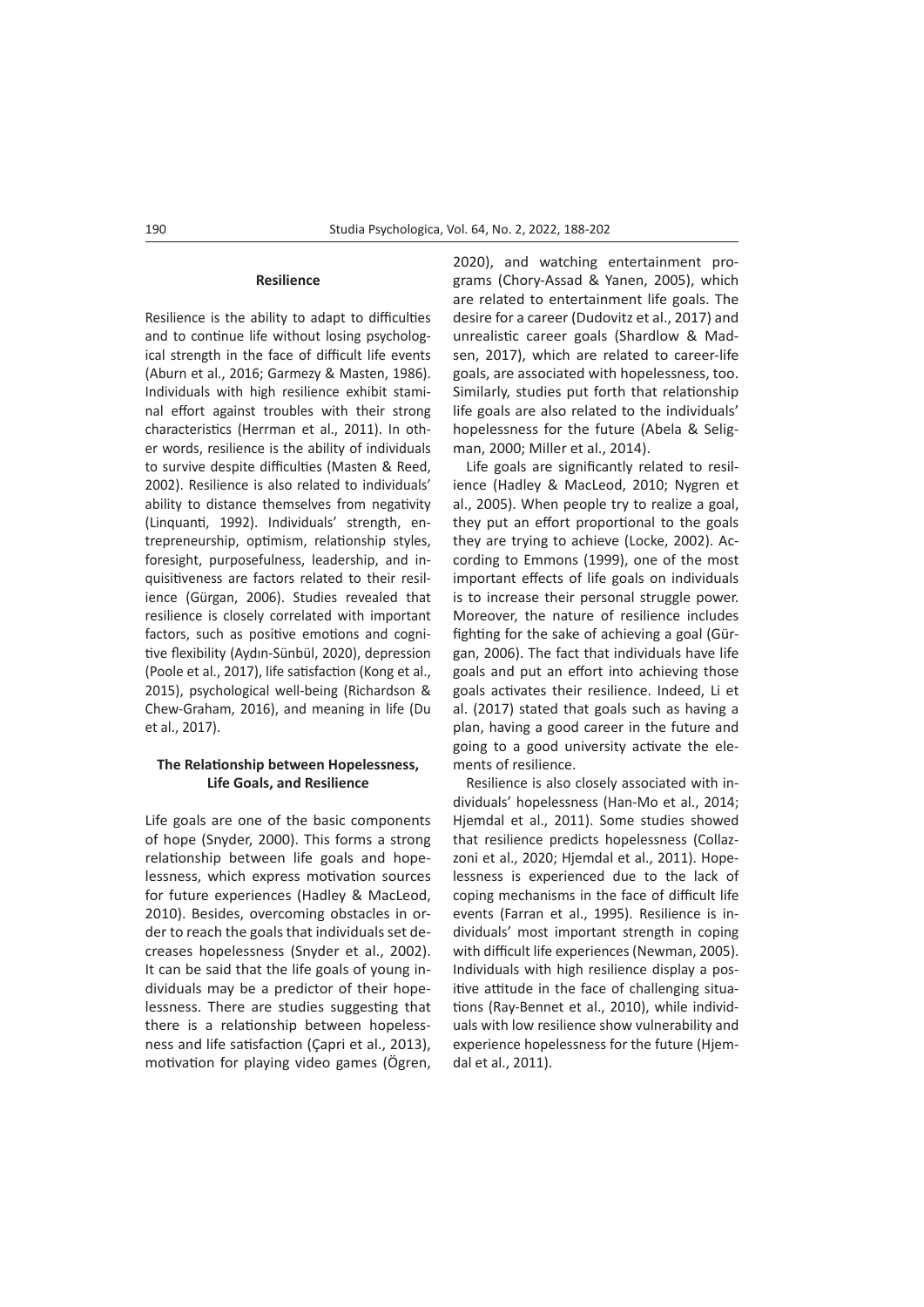## **The Present Study**

Hopelessness has recently become a common state among young people (Gulec-Oyekcin et al., 2017; Shanahan et al., 2020). Hopelessness is associated with many physical and mental health problems in young individuals (Lew et al., 2019; Eslami et al., 2017). So, to prevent hopelessness in young individuals, it is of great importance to illuminate the variables associated with it. Because the relationship between life goals, resilience and young people's hopelessness has, to our knowledge, never been addressed together before, the present study aimed to be a guide on hopelessness in psychological counseling services offered to young people. The present study also aimed to examine the mediating role of Turkish university students' resilience in the relationship between their life goals and hopelessness. To that end, the hypothetical model of the study is presented in Figure 1. In the present study, the following hypotheses (Hs) were examined:

 $H_i$ : Life goals will negatively predict hopelessness.

 $H_2$ : Life goals will positively predict resilience.

 $H_3$ : Resilience will negatively predict hopelessness.

 $H_4$ : Resilience has a mediating role in the relationship between life goals and hopelessness.

#### **Method**

## **Participants**

The study sample was selected using the "convenience sampling" method, one of the purposive sampling methods. Exclusion and inclusion criteria were determined as participants being university students between the ages 18 and 25 at the time of the study. Individuals who were not university students and were not in this age range were excluded. The study group included a total of 455 students (252 females [55.4%], 203 males [44.6%]) from universities in six different cities in Turkey. The students' age range varied between 18 and 25 (*Mean ag*e = 20.98 years, *SD* = 1.70). Since the participants were staying home due to the COVID-19 pandemic (university education in Turkey was carried out through distance learning during the pandemic), they participated in the study via online networks.



*Figure 1* The hypothesized structural model.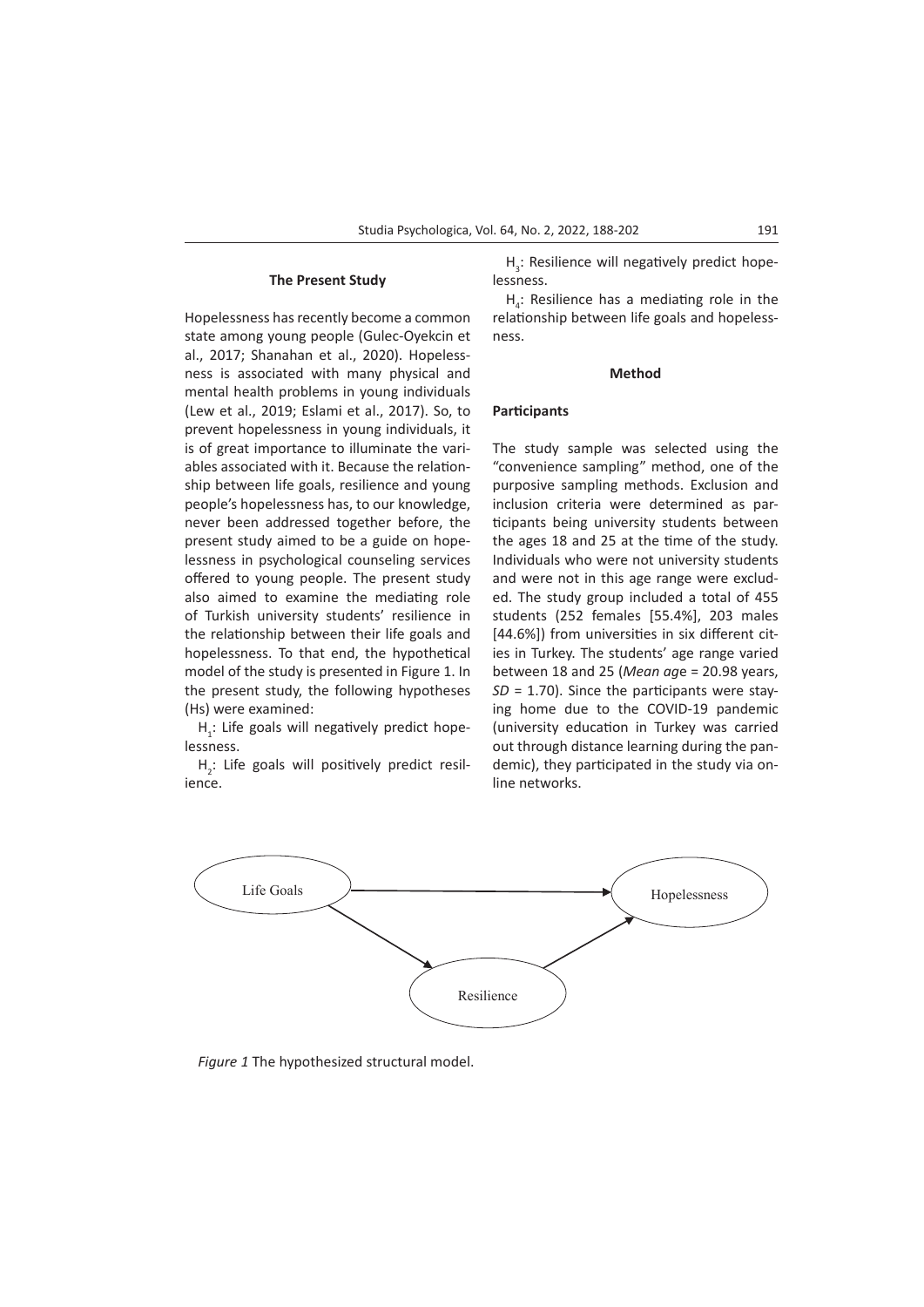# **Data Collection Tools**

# *The Scale of Setting Life Goals with Respect to Positive Psychotherapy*

Developed by Eryılmaz (2012), the Scale of Setting Life Goals with Respect to Positive Psychotherapy measures whether or not university students set life goals. The scale consists of three dimensions: career (achievement) goals, relationship goals, and entertainment (body-sense) goals. High scores indicate individuals having goals in the related dimension. The nine-item scale has a four-point Likerttype evaluation structure with responses ranging between "*strongly disagree*" (1) and "*totally agree*" (4) (e.g., "*I have always had a work plan in my life*"). In the original study, the internal consistency coefficients, tested with Cronbach's alpha, were .80 for the whole scale, .85 for the career goals dimension, .72 for the relationship goals dimension and .72 for the entertainment goals dimension (Eryılmaz, 2012). In this study, the internal consistency coefficients were found as .85 for the career goals dimension, .76 for the relationship goals dimension, and .70 for the entertainment goals dimension.

# *The Resilience Scale*

Developed by Gürgan (2006), the Resilience Scale determines university students' resilience levels. The scale has eight dimensions: personal power, initiative, positive outlook, relationships, foresighted, purpose in life, leadership, and investigative. High scores on this scale indicate high resilience. The 50-item scale has a five-point Likert-type evaluation system with responses ranging between "*Not describing at all*" (1) and "*strongly describing*" (5) (e.g., "*In the face of difficulties, I fight them patiently without*  *giving up"*). In the original study, the internal consistency coefficients, tested with Cronbach's alpha, were .80 for the whole scale, .89 for the personal power dimension, .82 for the initiative dimension, .80 for the positive outlook dimension, .77 for the relationships dimension, .75 for the foresighted dimension, .72 for the purpose in life dimension, .68 for the leadership dimension, and .66 for the investigative dimension (Gürgan, 2006). In this study, the internal consistency coefficients were found as .92 for the personal power dimension, .73 for the initiative dimension, .77 for the positive outlook dimension, .77 for the relationships dimension, .71 for the foresighted dimension, .76 for the purpose in life dimension, .69 for the leadership dimension, and .65 for the investigative dimension.

## *The Beck Hopelessness Scale*

Developed by Beck et al. (1974), The Beck Hopelessness Scale determines individuals' hopelessness for the future. The scale's Turkish adaptation was conducted by Durak & Palabıyıkoğlu (1994). High scores indicate high hopelessness. The scale consists of three dimensions, namely loss of motivation, feelings and expectations about the future, and hope. The scale has 20 "*yes/no"*  type questions (e.g., "My future seems dark to me"). In the Turkish adaptation study, the internal consistency coefficients, tested with Cronbach's alpha, were .85 for the whole scale, .72 for the loss of motivation dimension, .78 for the feelings and expectations about the future dimension, and .72 for the hope dimension. In this study, the internal consistency coefficients were found as .71 for the loss of motivation dimension, .82 for the feelings and expectations about the future dimension, and .71 for the hope dimension.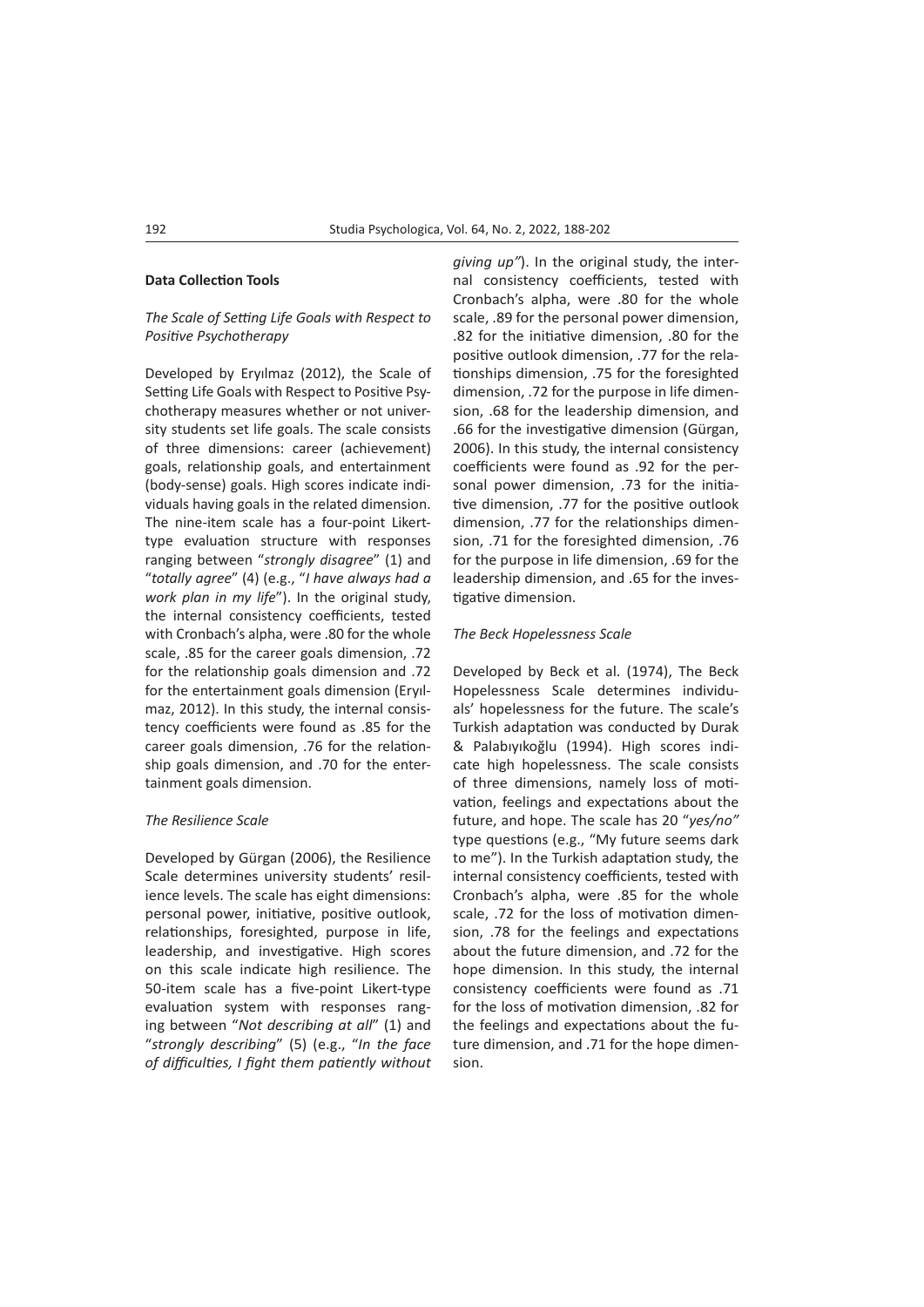#### **Procedures and Ethics**

During the time of the COVID-19 pandemic the education in Turkey was conducted online. Thus, the students were staying home. Therefore, the study data were collected using "Google Forms" in January 2021. All of the participants gave their written informed consent. No personally identifiable information was requested during data collection. The study was performed in accordance with the Declaration of Helsinki and was approved and registered by the Ethics and Research Committee of Çukurova University (E-74009925- 604.01.02-40427).

#### **Data Analysis**

Before the analyses, normal distribution assumptions were verified, and the data distribution was found to be normal. Pearson correlation coefficient was performed to examine the relationships between life goals, resilience, and hopelessness. A structural equation model using full information maximum likelihood estimation was conducted to assess the mediating role of resilience in the relationship between life goals and hopelessness. As Figure 2 shows, in the hypothetical model, life goals were considered to be an endogenous latent variable while resilience was considered as the latent variable acting as a mediator, and hopelessness was the latent and dependent variable. The goodness of fit indices that were used were  $\chi^2$ /df, Comparative Fit Index (CFI), Tucker-Lewis Index (TLI), Goodness of Fit Index (GFI), and Root Mean Square Error of Approximation (RMSEA). In order to determine whether the model fitted the data,  $\chi^2$ /df < 5, CFI > .90, TLI > .90, GFI > .90, and RMSEA < .10 were used (Kline, 2005; Marcoulides & Schumacher, 2001; Tabachnick & Fidell, 2007). Bootstrapping tests were performed to examine whether resilience mediated the relationship between life goals and hopelessness (Preacher & Hayes, 2008). In the Bootstrap analysis, 10,000 resampling and 95% confidence interval were used. IBM SPSS Statistics 25.0 (IBM Corp., 2017) and AMOS Graphics 24 (Arbuckle, 2016) software packages were employed for data analysis.

## **Findings**

# **Findings Regarding the Correlation Analysis Between the Variables**

Table 1 presents the correlation values between participants' life goals, resilience, and hopelessness scores.

As seen in Table 1, hopelessness was negatively correlated with life goals (*r* = -.41, *p* < .01) and resilience (*r* = -.66, *p* < .01). High scores in hopelessness are associated with low scores in life purpose and resilience. Furthermore, a significant positive relationship was determined between life goals and resil-

|                | $M \pm SD$   | Cronbach's $\alpha$ |         |         |  |
|----------------|--------------|---------------------|---------|---------|--|
| 1-Life Goals   | 24.63±4.94   | .82                 |         |         |  |
| 2-Resilience   | 180.92±32.90 | .95                 | $.49**$ |         |  |
| 3-Hopelessness | 5.58±4.74    | .88                 | $-41**$ | $-66**$ |  |

*Note. M =* mean, *SD* = standard deviation. *\*\*p < .*01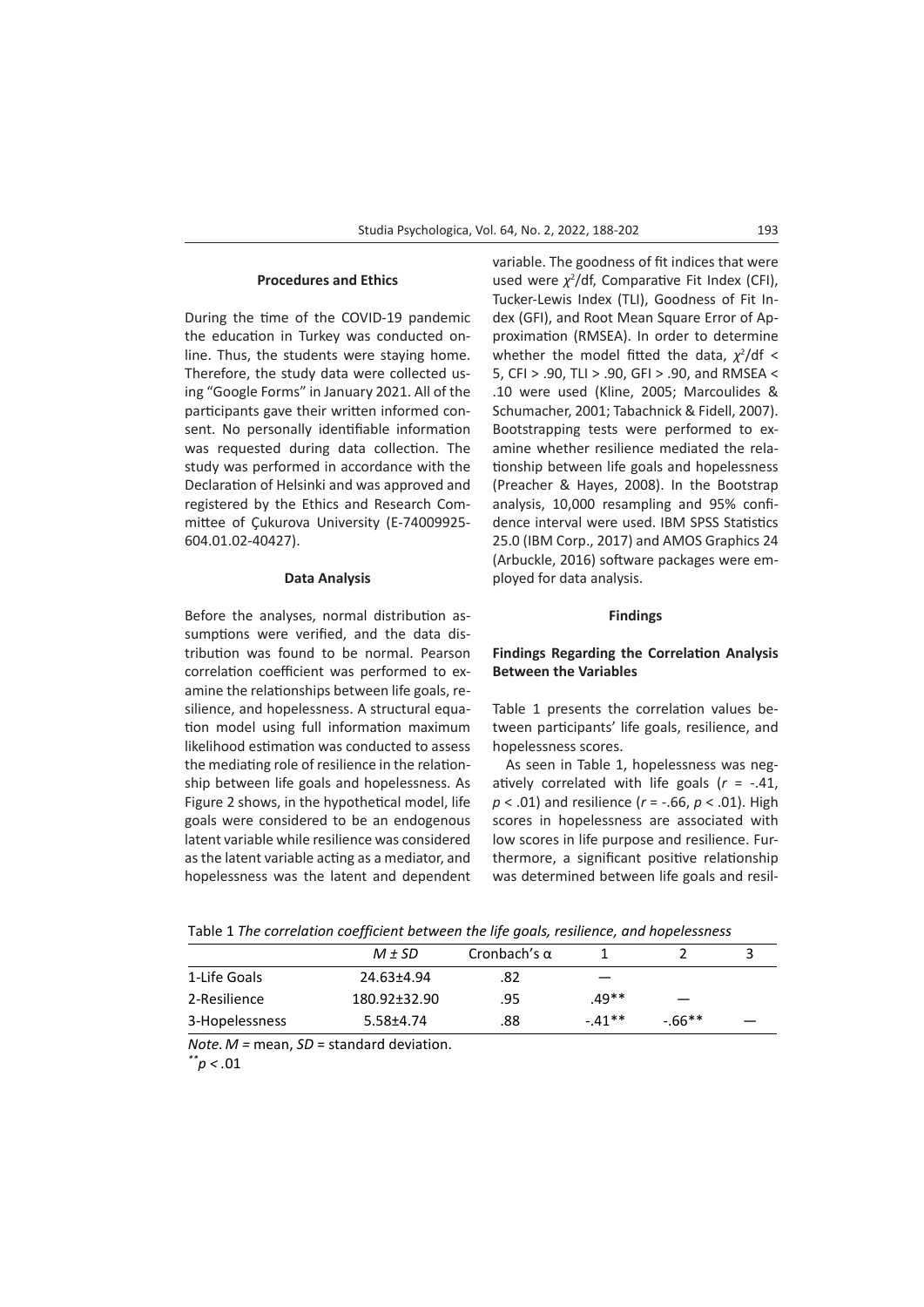

*Note.* The ones in the ellipse are the latent variables, the ones in the rectangle are the sub-dimensions of the latent variables and act as the observed variable. The coefficients between the latent variables and the coefficients between each latent variable and the observed variables associated with them are standardized coefficients. The coefficient expressed in parentheses is the coefficient between life goals and hopelessness before resilience was included in the model.

*\*\*\*p < .*001

*Figure 2* Mediation model of the relationship between the study variables.

ience (*r* = .49, *p* < .01). In other words, high scores in life goals are associated with high scores in resilience.

## **Findings Regarding the Study Model**

The model regarding the mediating role of resilience in the relationship between life goals and hopelessness was tested. The findings are presented in Figure 2.

First of all, the path coefficient between life goals and hopelessness was tested with a model in which resilience was not a mediator. The goodness of fit values of this model were examined and found to be within an acceptable range [*χ*<sup>2</sup> (8, *N* = 455) = 28.471; *p* < .001; *χ*2 /df = 3.56; TLI = .96; CFI = .98; GFI = .98; RMSEA = .07]. The path coefficient between life goals and hopelessness was found to be

statistically significant ( $\beta$  = -.53,  $p$  < .001). Then, the goodness of fit values of the model in which resilience played a mediating role in the relationship between life goals and hopelessness were examined. It was found that the goodness of fit values of this model were also within an acceptable range  $[\chi^2]$  (69,  $N = 455$ ) = 297.114; *p* < .001;  $\chi^2$ /df = 4.30; TLI = .92; CFI = .94; GFI = .91; RMSEA = .08]. The path coefficients of life goals and resilience (*β* = .65, *p* < .001), and resilience and hopelessness (*β* = -.68, *p* < .001) were statistically significant. However, with the inclusion of resilience in the model, the path coefficient between life goals and hopelessness was not significant (*β* = -.09, *p* = .17). Life goals and resilience explained 55% of the variance in hopelessness.

In order to determine whether resilience had a mediating role in the relationship be-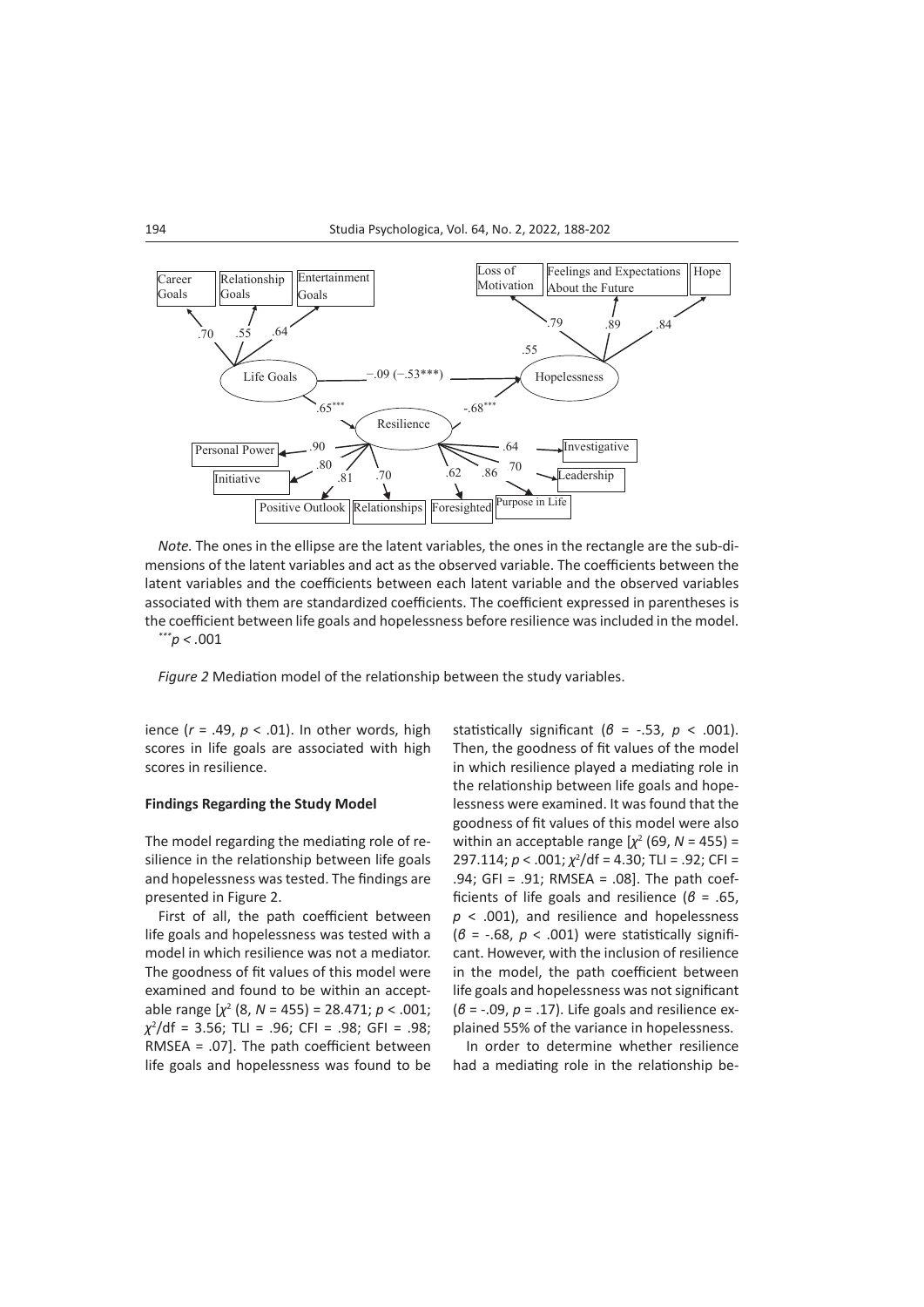Table 2 *Bootstrapping test of the mediating effect of life goals on hopelessness*

| Pathways                                                       | в         | Standard | 95% CI            | р    |
|----------------------------------------------------------------|-----------|----------|-------------------|------|
|                                                                |           | Error    |                   |      |
| Direct effect                                                  |           |          |                   |      |
| Life Goals $\rightarrow$ Resilience                            | $.65***$  | .05      | .56 to .74        | .000 |
| Life Goals $\rightarrow$ Hopelessness                          | $-.09$    | .06      | $-0.23$ to $0.04$ | .172 |
| Resilience $\rightarrow$ Hopelessness                          | $-.68***$ | .06      | $-79$ to $-56$    | .000 |
| Indirect effect                                                |           |          |                   |      |
| Life Goals $\rightarrow$ Resilience $\rightarrow$ Hopelessness | $-.44***$ | .04      | $-54$ to $-36$    | .000 |
| Total effect                                                   |           |          |                   |      |
| Life Goals $\rightarrow$ Hopelessness                          | $-.53***$ | .05      | $-63$ to $-43$    | .000 |

*Note. CI*: Confidence interval. Standardized beta coefficients (*β*) were reported.

*\*\*\*p < .*001

tween life goals and hopelessness, bootstrapping analysis was conducted. While performing bootstrapping analysis, 95% confidence interval and 10,000 resampling paths were conducted. Results are presented in Table 2.

As seen in Table 2, the lower and upper values of the confidence interval in all path coefficients (except for life goals and hopelessness) did not cover zero. That is, the indirect effect of life goals on hopelessness through the mediation of resilience was found to be significant (*β* = -.44, *p* < .001, *CI* [-.54, -.36]). However, the path coefficient between life goals and hopelessness was not significant. Therefore, resilience had a full mediating role in the relationship between life goals and hopelessness.

## **Discussion**

In this study, the relationship between university students' life goals, resilience, and hopelessness was examined with structural equation modeling. It was concluded that the life goals and resilience of young people had a significant effect on their hopelessness. In addition, resilience was found to play a mediating role in the relationship between hopelessness and life goals. Each finding regarding the study hypotheses is presented and discussed in detail below.

When  $H_1$  was tested, one of the main conclusions reached in the study was that life goals had a negative effect on hopelessness. Similarly, in line with the results of the present study, some studies revealed that maladaptive life goals can lead to hopelessness (Lynmarie-Shanahan, 2018) and that life goals are a positive predictor of hope (Long et al., 2020). Studies have also found a negative correlation between life goals and hopelessness (Butt et al., 2020; García-Alandete et al., 2009). One of the basic elements of Beck's cognitive triad for depression is negative thoughts about the future (Beck, 1967), more specifically, as a depression-centered element, individuals may become hopeless about the future (Beck et al., 1985). Thus, depression is the central focus of a theoretical approach to hopelessness for the future (Abramson et al., 1989). In addition, Haeffel et al. (2008) stated that individuals with depressive symptoms and cognitive malaise have a tendency to make negative inferences about the future and that their hopelessness may increase. Furthermore, previous studies (Nkyi & Ninnoni, 2020; Wang et al., 2007) put forth that life goals negatively predict depression and Greene (1989)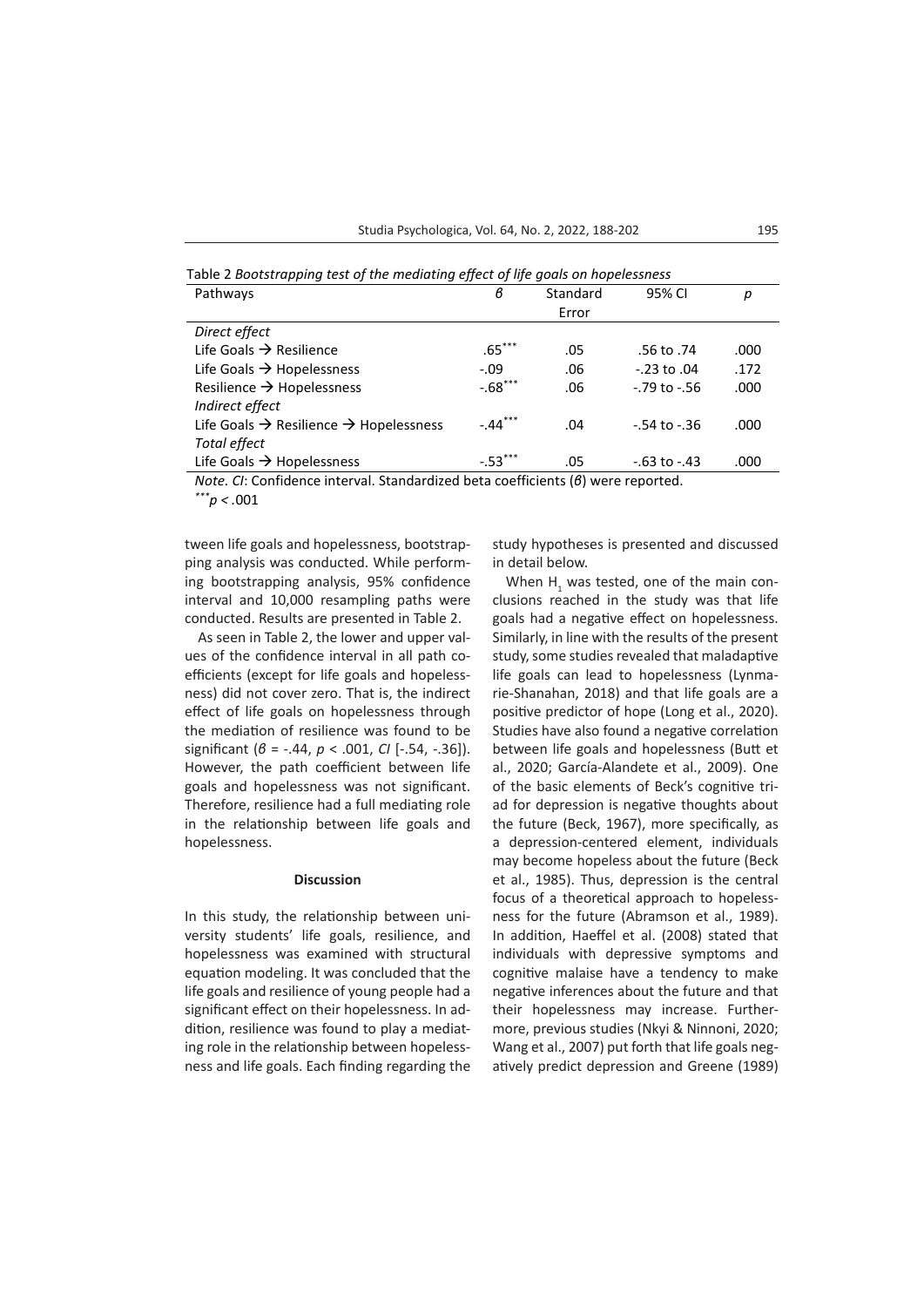stated that depression is related to negative thinking about the future and in this context, depression is closely related to hopelessness. In summary, this study result may be related to depression, which is negatively associated with life goals and positively associated with hopelessness.

According to  $H_{2}$ , another study result was that life goals had a positive effect on resilience. There are studies in the literature that revealed positive relationships between life goals and resilience (Alsadi & Drabie, 2020). These studies found that career goals (Santilli et al., 2020) and relationship goals (Szwedo et al., 2017), which are components of life goals, are predictors of resilience. According to previous researchers, resilience is a personality trait related to the ability to recover from life experiences that have gone wrong (Nygren et al., 2005). Life goals refers to the motivational tools that individuals have for obtaining and maintaining desired situations or avoiding undesired situations (Nair, 2003). Considering that life goals affect individuals' motivation to participate in recovery processes (Nair, 2003) and resilience is a personality trait related to an individual's recovery skills, it can be said that resilience is a feature that includes life goals (Smith et al., 2009). In this context, the present study found that life goals are a predictor of resilience, and this can be understood by the fact that life goals are a factor of resilience (Smith et al., 2009).

When  $H_3$  was tested, it was found that resilience had a negative effect on hopelessness. Hopelessness refers to the individual's submission and loss of faith in the future as a result of the failures experienced in the face of life events (Farran et al., 1995). On the contrary, resilience is a status that helps individuals cope with difficult life events and adapt to living with difficulties despite failures (Aburn et al., 2016). Therefore, being a fighter and adapting to living with difficulties, which develops due to resilience, can prevent the formation of hopelessness. As a matter of fact, studies showed that resilience is a predictor of hopelessness (Hjemdal et al., 2011) and that individuals with high resilience have lower hopelessness levels (Han-Mo et al., 2014).

In addition, according to  $H_{\alpha}$ , resilience was examined as it has a mediating role in the study. One of the most important conclusions reached in this study was that resilience played a mediating role in the relationship between life goals and hopelessness. This result shows that along with university students' life goals their resilience increases and they experience less hopelessness. Similarly, Mahdian and Ghaffari (2016) previously concluded in their study that resilience plays a mediating role in the relationship between spiritual well-being and hope. Spiritual well-being refers to the resources of religious life goals and motivation towards life goals (Emmons et al., 1998).

Grant et al. (2009) found that individuals' resilience levels increase depending on their life goals and similarly, their psychological well-being levels increase in relation to these variables, i.e., resilience and life goals. Resilience and psychological well-being are two important components of the positive youth development approach (Catalano et al., 2004). This approach emphasizes the importance of meeting developmental needs, expressing that the individual has positive developmental abilities rather than a pathological orientation (Catalano et al., 2002; Catalano et al., 2004). In this approach, in addition to resilience and psychological well-being, one of the basic components is hope and these components are interrelated (Catalano et al., 2004). Furthermore, this approach argues that hope and despair are conceptually similar because they express beliefs about the future (Zhou et al., 2020). In the context of the positive youth development approach, an increase in indi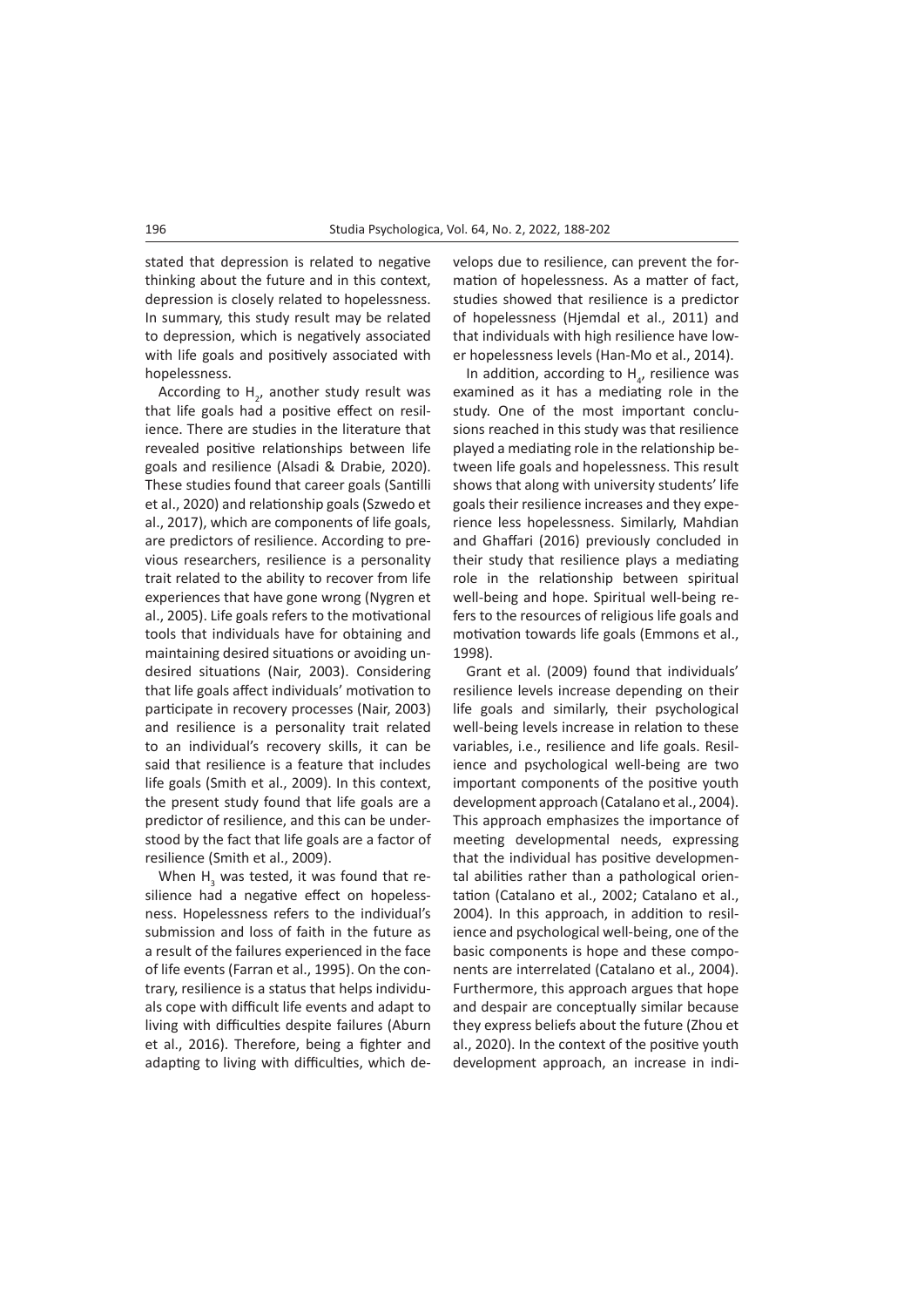viduals' resilience levels depending on their life goals may also create an increase in their psychological well-being and may be a resource for replacing hopelessness with hope. The conclusion of the present study that resilience plays a mediating role in the relationship between life goals and hopelessness may be related to psychological well-being, which increases due to life goals and resilience and is a negative predictor of hopelessness.

## **Limitations and Recommendations**

This study was carried out with students studying at six different state universities in Turkey. The generalizability of the results can be increased by carrying out similar studies with students from different countries and cultures with different characteristics. The lack of data about participants' perceived social support creates another limitation because social support is a confounding variable that can affect the resilience and hopelessness of participants (Han-Mo et al., 2014). Considering that the university students participating in this study were staying home due to the COVID-19 pandemic and did not continue their formal education face-to-face, the lack of data about their perceptions of staying home and the uncertainty in the process creates another limitation. It can be said that uncertainty can be another confounding variable that can be related to hope/hopelessness and resilience (Sarıcam et al., 2020).

Some recommendations can be made about the results of the present study. In our study, we reached the conclusion that life goals are a predictor of resilience, and we believe that this result is due to the fact that life goals are a factor of resilience. Therefore, future experimental research can be designed to increase resilience by including sessions about forming life goals, and thus testing experimentally the effect of life goals on resilience. Psychological

well-being of individuals is closely related to their life goals, resilience and hopelessness. Based on this, in addition to the mediating role of resilience in the relationship between future life goals and hopelessness, studies can be designed to test the mediator and regulatory effects of individuals' psychological well-being levels. Interventions can be set forth to help students, who take part in psychological counseling services on account of feeling hopeless, set life goals and increase their resilience. In addition, life goals and resilience can be included in psycho-educational programs organized to prevent students' hopelessness. Parents can be given training on parental attitudes that will help their children set life goals and increase their resilience. This way, it can be possible to prevent students at university age from experiencing hopelessness.

## **Authors' ORCID**

Hacı Arif Doğanülkü https://orcid.org/0000-0003-2055-7511 Gamze Mukba https://orcid.org/0000-0003-2287-4115

#### **References**

- Abela, J. R. Z., & Seligman, M. E. P. (2000). The hopelessness theory of depression: A test of the diathesis-stress component in the interpersonal and achievement domains. *Cognitive Therapy and Research, 24*(4), 361−378.
- Abramson, L. Y., Metalsky, G. I., & Alloy, L. B. (1989). Hopelessness depression: A theory-based subtype of depression. *Psychological Review, 96*, 358−372.
- Aburn, G., Gott, M., & Hoare, K. (2016). What is resilience? An integrative review of the empirical literature. *Journal of Advanced Nursing, 72*(5), 980−1000. <https://doi.org/10.1111/jan.12888>
- Alidina, K., & Tettero, I. (2010). Exploring the therapeutic value of hope in palliative nursing. *Palliative and Supportive Care, 8*(3), 353−358. [https://](https://doi.org/10.1017/S1478951510000155) [doi.org/10.1017/S1478951510000155](https://doi.org/10.1017/S1478951510000155)
- Alsadi, R. A., & Drabie, A. I. (2020). The relationship between psychological resilience, psychological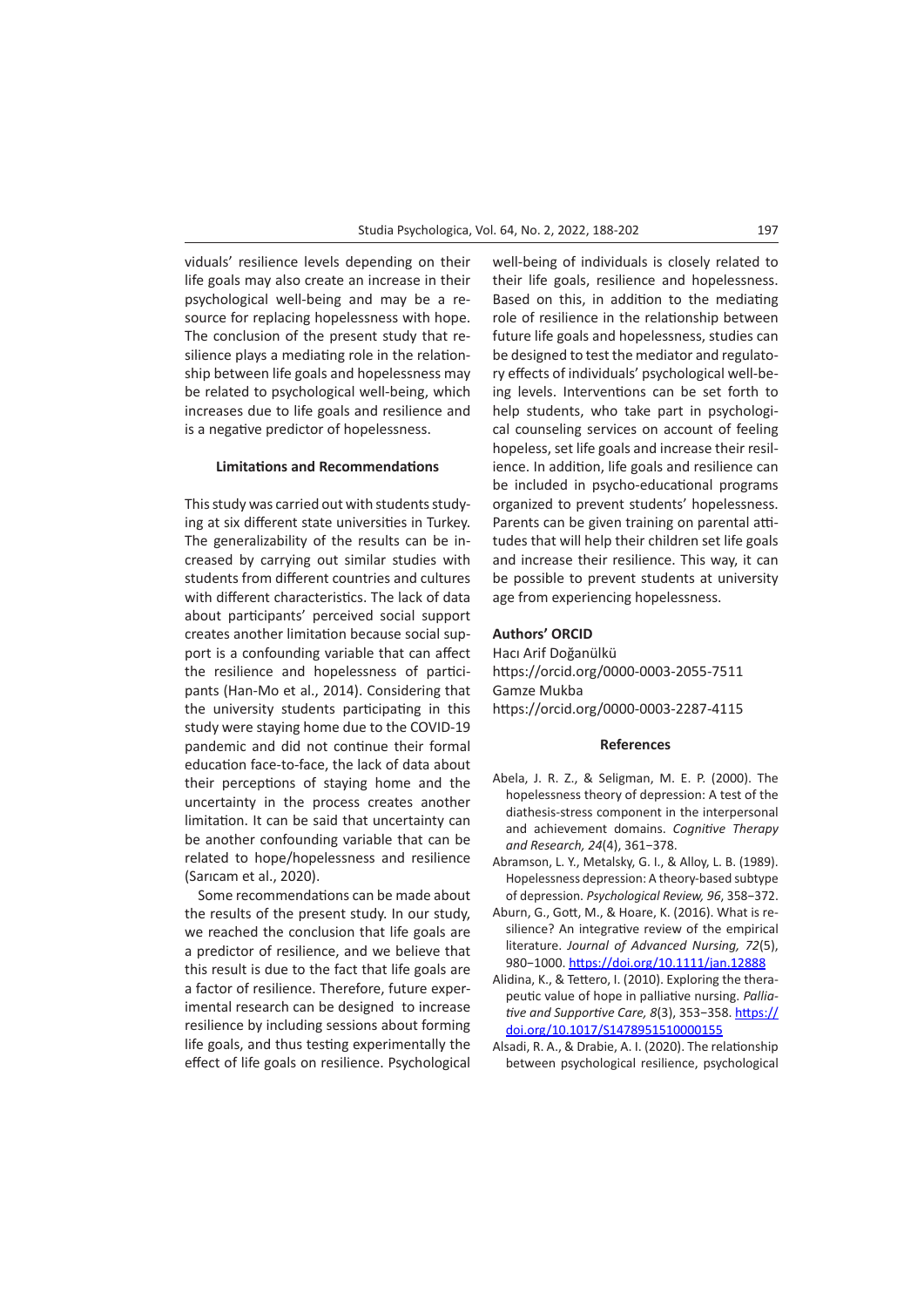adaptation and purpose in life among university students in the preparatory year. *American Journal of Education and Learning, 5*(1), 96−111. [https://doi.org/10.20448/804.5.1.96.111](https://doi.org/10.20448/804.5.1.96.111%20)

- Aydın-Sünbül, Z. (2020). Mindfulness, positive, affection and cognitive flexibility as antecedents of trait resilience. *Studia Psychologica, 62*(4), 277−290. <https://doi.org/10.31577/sp.2020.04.805>
- Bayrami, M., Heshmati, R., Ghotbi, M., Ghoradel, J. A., Hojatipor, H., & Moslemifar, M. (2012). Relationship between personality dimensions and hopelessness: A study on college students. *Procedia* − *Social and Behavioral Sciences, 46*, 848−852. <https://doi.org/10.1016/j.sbspro.2012.05.211>
- Beck, A. T. (1967). *Depression: Causes and treatment*. Philadelphia: University of Pennsylvania Press.
- Beck, A. T., Steer, R. A., Kovacs, M., & Garrison, B. (1985). Hopelessness and eventual suicide: A ten year prospective study of patients hospitalized with suicidal ideation. *American Journal of Psychiatry, 142*, 559−563.
- Beck, A. T., Weissman, A., Lester, D., & Trexler, L. (1974). The measurement of pessimism: The Hopelessness Scale. *Journal of Consulting and Clinical Psychology, 42*, 861−865. [https://doi.](https://doi.apa.org/doi/10.1037/h0037562) [org/10.1037/h0037562](https://doi.apa.org/doi/10.1037/h0037562)
- Brdar, I., Rijavec, M., & Miljković, D. (2009). Approaches to happiness, life goals and wellbeing. In T. Freire (Ed.), *Understanding positive life research and practice on positive psychology* (pp. 45−64). Lisbon: Climepsi Editores.
- Butt, A., Dogar, F. A., Khalid, M. A., Hamid, A., & Fatima, J. (2020). Relationship of purpose in life and hopelessness. *Pakistan Journal of Medical and Health Sciences, 14*(1), 279−281.
- Buursma, M. P., Tintle, N. L., Boven, E., DeVon, H. A., & Dunn, S. L. (2020). Lack of perceived social support in patients with ischemic heart disease is associated with hopelessness. *Archives of Psychiatric Nursing 34*(2), 14−16. [https://doi.](https://doi.org/10.1016/j.apnu.2019.12.001) [org/10.1016/j.apnu.2019.12.001](https://doi.org/10.1016/j.apnu.2019.12.001)
- Catalano, R. F., Berglund, M. L., Ryan, J. A. M., Lonczak, H. S., & Hawkins, J. D. (2004). Positive youth development in the United States: research findings on evaluations of positive youth development programs. *The Annals of the American Academy of Political and Social Science, 591*, 98−124. [https://doi.org/10.1177/ 0002716203260102](https://doi.org/10.1177/%200002716203260102)
- Catalano, R. F., Hawkins, J. D., Berglund, M. L., Pollard, J. A., & Arthur, M. W. (2002). Prevention science and positive youth development: Competitive or cooperative frameworks? *Journal of Adolescent Health, 31*(6), 230−239. [https://doi.](https://doi.org/10.1016/S1054-139X(02)00496-2) [org/10.1016/S1054-139X\(02\)00496-2](https://doi.org/10.1016/S1054-139X(02)00496-2)
- Cenkseven-Önder, F., & Mukba, G. (2017). The mediating role of university students' life purpose in the relationship between hope and psychological well-being. *The Journal of Academic Social Science Studies, 62*, 103−116. [https://doi.](https://doi.org/10.9761/JASSS7246) [org/10.9761/JASSS7246](https://doi.org/10.9761/JASSS7246)
- Chang, E. C. (2017). Hope and hopelessness as predictors of suicide ideation in Hungarian college students. *Death Studies, 41*(7), 455−460. [https://](https://doi.org/10.1080/07481187.2017.1299255) [doi.org/10.1080/07481187.2017.1299255](https://doi.org/10.1080/07481187.2017.1299255)
- Chory-Assad, R. M., & Yanen, A. (2005). Hopelessness and loneliness as predictors of older adults' involvement with favorite television performers. *Journal of Broadcasting & Electronic Media, 49*(2), 182−201. [https://doi.org/10.1207/](https://doi.org/10.1207/s15506878jobem4902_3) [s15506878jobem4902\\_3](https://doi.org/10.1207/s15506878jobem4902_3)
- Collazzoni, A., Stratta, P., Pacitti, F., Rossi, A., Santarelli, V., Bustini, M., …, &Rossi, R. (2020). Resilience as a mediator between interpersonal risk factors and hopelessness in depression. *Frontiers in Psychiatry, 11*(10), 1−7. [https://doi.](https://doi.org/10.3389/fpsyt.2020.00010) [org/10.3389/fpsyt.2020.00010](https://doi.org/10.3389/fpsyt.2020.00010)
- Çapri, B., Gündüz, B., & Akbay, S. E. (2013). The study of relations between life satisfaction, burnout, work engagement and hopelessness of high school students. *International Education Studies, 6*(11), 35−46. [https://doi.org/10.5539/](https://doi.org/10.5539/ies.v6n11p35) [ies.v6n11p35](https://doi.org/10.5539/ies.v6n11p35)
- Çelik, M., Sanberk, İ., & Deveci, F. (2017). Öğretmen adaylarının yaşam doyumlarının yordayıcısı olarak psikolojik dayanıklılık ve umutsuzluk. *İlköğretim Online, 16*(2), 654−662. [https://doi.](https://doi.org/10.17051/ilkonline.2017.304725%20) [org/10.17051/ilkonline.2017.304725](https://doi.org/10.17051/ilkonline.2017.304725%20)
- Du, H., Li, X., & Chi, P. (2017). Meaning in life, resilience, and psychological well-being among children affected by parental HIV. *AIDS Care, 29*(5), 1−7. [https://doi.org/10.1080/09540121.2017.1](https://doi.org/10.1080/09540121.2017.1307923) [307923](https://doi.org/10.1080/09540121.2017.1307923)
- Dudovitz, R. N., Chung, P. J., Nelson, B. B., & Wong, M. D. (2017). What do you want to be when you grow up? Career aspirations as a marker for adolescent well-being. *Academic Pediatricts, 17*(2), 153−160. <https://doi.org/10.1016/j.acap.2016.08.006>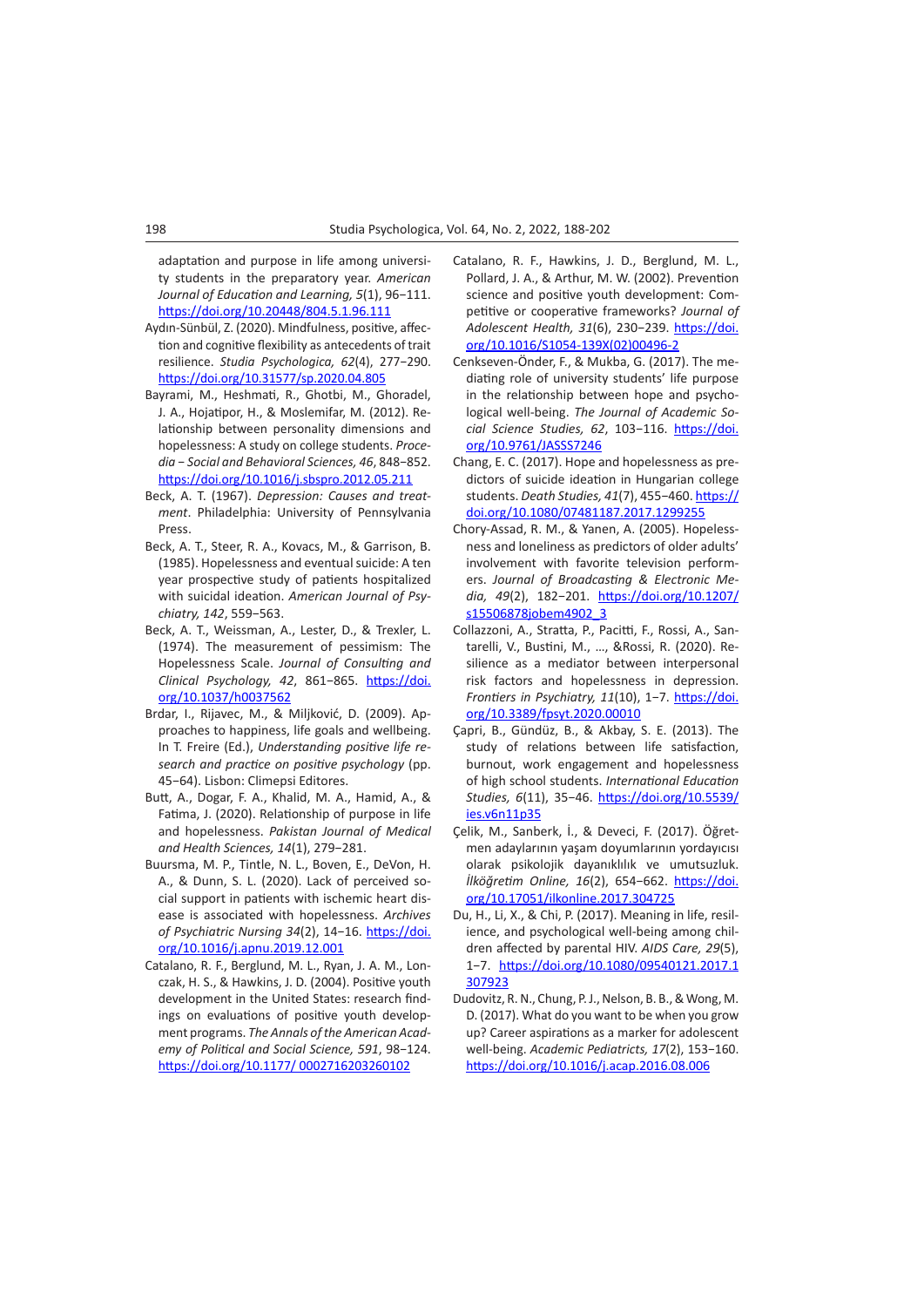- Durak, A., & Palabıyıkoğlu, R. (1994). Beck Umutsuzluk Ölçeği geçerlilik çalışması. *Kriz Dergisi, 2*(2), 311−319. [https://doi.org/10.1501/Kriz\\_0000000071](https://doi.org/10.1501/Kriz_0000000071)
- Emmons, R. A., Cheung, C., & Tehrani, K. (1998). Assessing spirituality through personal goals: Implications for research on religion and subjective well-being. *Social Indicators Research, 45*, 391−422.
- Emmons, R. A. (1999). *The psychology of ultimate concerns: Motivation and spirituality in personality*. New York, NY: Guilford.
- Ergüt, Ö. (2020). Üniversite öğrencilerinin umutsuzluk düzeyi ile iş deneyimi ve iş bulma beklentileri arasındaki ilişkinin sınıf düzeyinde incelenmesi. *Süleyman Demirel Üniversitesi Sosyal Bilimler Enstitüsü Dergisi, 3*(38), 232−252.
- Eryılmaz, A. (2010). Yeniden gözden geçirme: Pozitif psikoterapi ve gelişimsel rehberlik bağlamında ergenler için amaçları genişletme programı. *Aile ve Toplum, 5*(20), 53−66.
- Eryılmaz, A. (2012). Pozitif psikoterapi bağlamında yaşam amaçları belirleme ölçeğinin üniversite öğrencileri üzerinde psikometrik özelliklerinin incelenmesi. *Klinik Psikiyatri, 15*(3), 166−174.
- Eslami, B., Kovacs, A. H., Moons, P., Abbasi, K., & Jackson, J. L. (2017). Hopelessness among adults with congenital heart disease: Cause for despair or hope? *International Journal of Cardiology, 230*, 64−69. [https://doi.org/10.1016/j.](https://doi.org/10.1016/j.ijcard.2016.12.090) [ijcard.2016.12.090](https://doi.org/10.1016/j.ijcard.2016.12.090)
- Farran, C. J., Herth, K. A., & Popovich, J. M. (1995). *Hope and hopelessness: Critical clinical constructs*. Sage Publications, Inc.
- García-Alandete, J., Gallego-Pérez, J. F., & Pérez-Delgado, E. (2009). Sentido de la vida y desesperanza: Un estudio empírico. *Universitas Psychologica, 8*(2), 447−454.
- Garmezy, N., Masten, A. S. (1986). Stress, competence, and resilience: Common frontiers for therapist and psychopathologist. *Behavior Therapy, 17*(5), 500−521. [https://doi.org/10.1016/](https://doi.org/10.1016/S0005-7894(86)80091-0) [S0005-7894\(86\)80091-0](https://doi.org/10.1016/S0005-7894(86)80091-0)
- Grant, A. M., Curtayne, L., & Burton, G. (2009). Executive coaching enhances goal attainment, resilience and workplace well-being: A randomised controlled study. *The Journal of Positive Psychology, 4*(5), 396−407. [https://doi.org/10.1](https://doi.org/10.1080/17439760902992456%20%20%20%20%20) [080/17439760902992456](https://doi.org/10.1080/17439760902992456%20%20%20%20%20)
- Greene, S. M. (1989). The relationship between depression and hopelessness: Implications for

current theories of depression. *The British Journal of Psychiatry, 154*, 650−659. [https://doi.](https://doi.org/10.1192/bjp.154.5.650%20) [org/10.1192/bjp.154.5.650](https://doi.org/10.1192/bjp.154.5.650%20)

- Gulec-Oyekcin, D., Sahin, E. M., & Aldemir, E. (2017). Mental health, suicidality and hopelessness among university students in Turkey. *Asian Journal of Psychiatry, 29*, 185−189. [https://doi.](https://doi.org/10.1016/j.ajp.2017.06.007) [org/10.1016/j.ajp.2017.06.007](https://doi.org/10.1016/j.ajp.2017.06.007)
- Gürgan, U. (2006). *Grupla psikolojik danışmanın üniversite öğrencilerinin yılmazlık düzeylerine etkisi* [Unpublished master's thesis]. Ankara University.
- Hadley, S. A., & MacLeod, A. K. (2010). Conditional goal-setting, personal goals and hopelessness about the future. *Cognition and Emotion, 24*(7), 1191−1198. <https://doi.org/10.1080/02699930903122521>
- Haeffel, G. J., Abramson, L. Y., Brazy, P. C., & Shah, J. Y. (2008). Hopelessness theory and the approach system: Cognitive vulnerability predicts decreases in goal-directed behavior. *Cognitive Therapy and Research, 32*, 281−290. [https://doi.](https://doi.org/10.1007/s10608-007-9160-z%20) [org/10.1007/s10608-007-9160-z](https://doi.org/10.1007/s10608-007-9160-z%20)
- Halama, P. (2010). Hope as a mediator between personality traits and life satisfaction. *Studia Psychologica, 52*, 309−314.
- Han-Mo, P. K., Fai Lau, J. T., Yu, X., & Gu, J. (2014). The role of social support on resilience, posttraumatic growth, hopelessness, and depression among children of HIV-infected parents in mainland China. *AIDS Care, 26*(12), 1526−1533. <https://doi.org/10.1080/09540121.2014.923810>
- Herrman, H., Stewart, D. E., Diaz-Granados, N., Berger, E. L., Jackson, B., & Yuen, T. (2011). What is resilience? *The Canadian Journal of Psychiatry, 56*(5), 258−265. <https://doi.org/10.1177/070674371105600504>
- Hjemdal, O., Friborg, O., & Stiles, T. C. (2011). Resilience is a good predictor of hopelessness even after accounting for stressful life events, mood and personality (NEO-PI-R). *Scandinavian Journal of Psychology, 53*(2), 174−180. [https://doi.](https://doi.org/10.1111/j.1467-9450.2011.00928.x) [org/10.1111/j.1467-9450.2011.00928.x](https://doi.org/10.1111/j.1467-9450.2011.00928.x)
- Huen, J. M. Y., Ip, B. Y. T., Ho, S. M. Y., & Yip, P. S. F. (2015). Hope and hopelessness: The role of hope in buffering the impact of hopelessness on suicidal ideation. *PLoS ONE, 10*(6), 1−18. [https://](https://doi.org/10.1371/journal.pone.0130073) [doi.org/10.1371/journal.pone.0130073](https://doi.org/10.1371/journal.pone.0130073)
- İşcan, G. Ç., & Malkoç, A. (2017). Özel gereksinimli çocuğa sahip ailelerin umut düzeylerinin başa çıkma yeterliği ve yılmazlık açısından incelenme-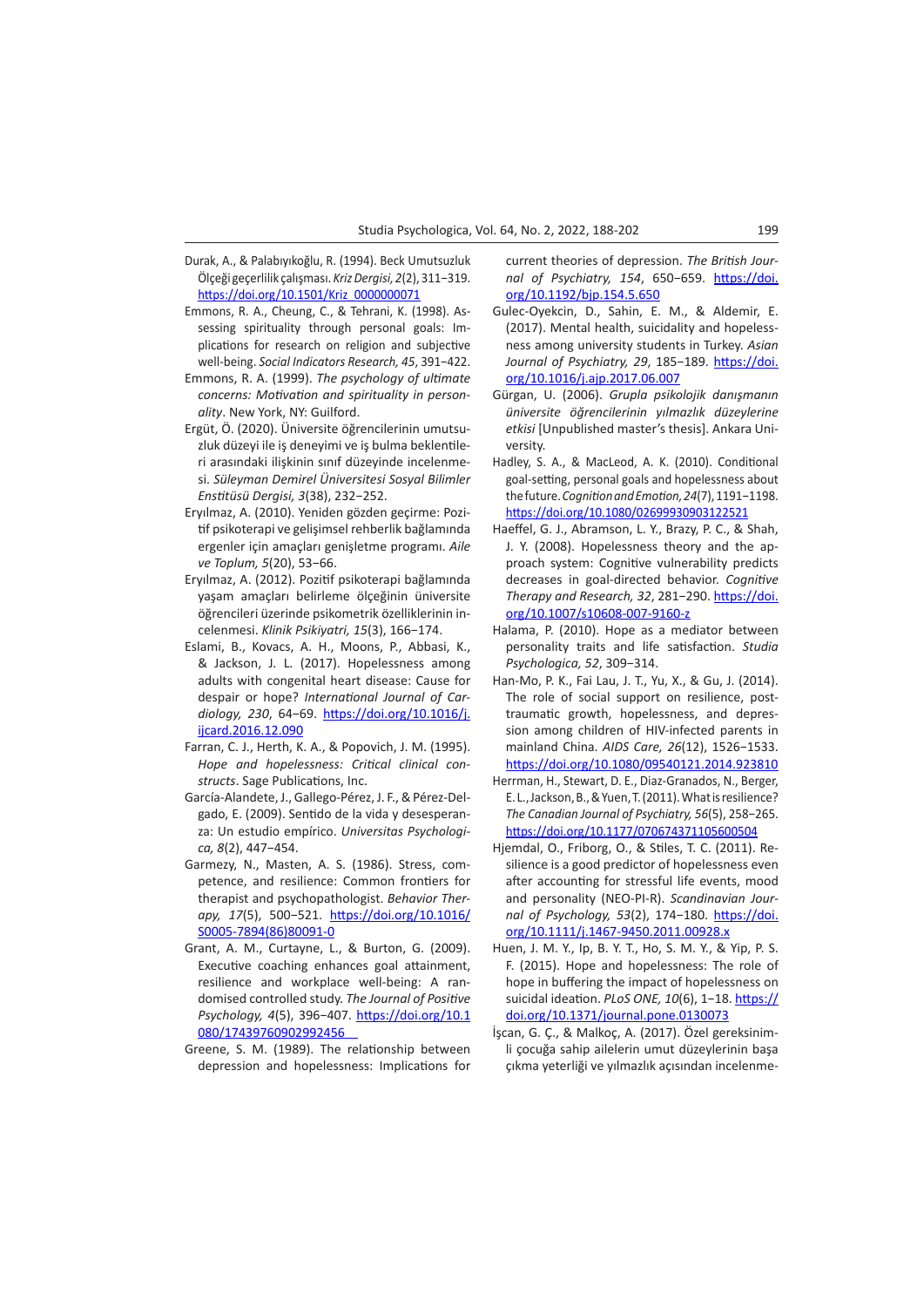si. *Trakya Üniversitesi Eğitim Fakültesi Dergisi, 7*(1), 120−127.

- Kline, R. B. (2005). *Principles and practice of structural equation modeling*. New York: Guilford Pubications, Inc.
- Kong, F., Wang, X., Hu, S., & Liu, J. (2015). Neural correlates of psychological resilience and their relation to life satisfaction in a sample of healthy young adults. *Neuroimage, 123*, 165−172. [https://](https://doi.org/10.1016/j.neuroimage.2015.08.020) [doi.org/10.1016/j.neuroimage.2015.08.020](https://doi.org/10.1016/j.neuroimage.2015.08.020)
- Korkmaz, O., & Cenkseven-Önder, F. (2019). The relation between life goals and career adaptabilities: An investigation of the mediating role of hope. *Education & Science, 44*(200), 59−76. <http://dx.doi.org/10.15390/EB.2019.8380>
- Lane, R., & Miranda, R. (2017). The effects of familial acculturative stress and hopelessness on suicidal ideation by immigration status among college students. *Journal of American College Health, 66*(2), 76−86. [https://doi.org/10.1080/0](https://doi.org/10.1080/07448481.2017.1376673) [7448481.2017.1376673](https://doi.org/10.1080/07448481.2017.1376673)
- Lew, B., Huen, J., Yu, P., Yuan, L., Wang, D. F., Ping, F., Abu Talib, M., Lester, D., & Jia, C. X. (2019). Associations between depression, anxiety, stress, hopelessness, subjective well-being, coping styles, and suicide in Chinese university students. *PloS One, 14*(7), e0217372. [https://doi.](https://doi.org/10.1371/journal.pone.0217372) [org/10.1371/journal.pone.0217372](https://doi.org/10.1371/journal.pone.0217372)
- Li, H., Bottrell, D., & Armstrong, D. (2017). Understanding the pathways to resilience: Voices from Chinese adolescents. *Young, 26*(2), 126−144. <https://doi.org/10.1177/1103308817711532>
- Linquanti, R. (1992). *Using community-wide collaboration to foster resiliency in kids: A conceptual framework*. Portland, OR: Western Center for Drug-Free Schools and Communities.
- Liu, S. T., Wu, X., Wang, N., Zhao, Q. Q., Xiao, L., Fang, C. K., Yu, Y., Lin, D. M., & Zhang, L. L. (2020). Serial multiple mediation of demoralization and depression in the relationship between hopelessness and suicidal ideation. *Psycho-Oncology, 29*(8), 1321−1328. <https://doi.org/10.1002/pon.5439>
- Locke, E. A. (2002). Setting goals for life and happiness. In C. R. Snyder, & S. J. Lopez (Eds.), *Handbook of positive psychology* (pp. 299−312). New York: Oxford University Press.
- Long, K. N. G., Kim, E. S., Chen, Y., Wilson, M. F., Worthington, E. L., & VanderWeele, T. J. (2020). The role of hope in subsequent health and

well-being for older adults: An outcome-wide longitudinal approach. *Global Epidemiology, 2*, 1−8. <https://doi.org/10.1016/j.gloepi.2020.100018>

- Lynmarie-Shanahan, M. (2018). *Hope, optimism, and hopelessness: Conceptual distinctions and empirical associations with suicidal ideation* [Master's thesis, Purdue University].
- Madani, H., Pourmemari, M., Moghimi, M., & Rashvand, F. (2018). Hopelessness, perceived social support and their relationship in Iranian patients with cancer. *Asia-Pacific Journal of Oncology Nursing, 5*(3), 314−319. [https://doi.](https://doi.org/10.4103/apjon.apjon_5_18) [org/10.4103/apjon.apjon\\_5\\_18](https://doi.org/10.4103/apjon.apjon_5_18)
- Mahdian, Z., & Ghaffari, M. (2016). The mediating role of psychological resilience, and social support on the relationship between spiritual well-being and hope in cancer patients. *Journal of Fundamentals of Mental Health, 18*(3),130−138.
- Marcoulides, G., & Schumacher, R. (2001). *New developments and techniques in structural equation modelig.* London: Lawrence Erlbaum Associates Publishers.
- Masten, A. S., & Reed, M. J. (2002). Resilience in development. In C. Snyder, & S. Lopez (Eds.), *Handbook of positive psychology* (pp. 74−88). New York, NY: Oxford University Press.
- Miller, C. W., Roloff, M. E., & Reznik, R. M. (2014). Hopelessness and interpersonal conflict: Antecedents and consequences of losing hope. *Western Journal of Communication, 78*(5), 563−585. <https://doi.org/10.1080/10570314.2014.896026>
- Myers, D. G., & Diener, E. (1995). Who is happy? *Psychological Science, 6*, 10−19. [https://doi.](https://doi.org/10.1111/j.1467-9280.1995.tb00298.x) [org/10.1111/j.1467-9280.1995.tb00298.x](https://doi.org/10.1111/j.1467-9280.1995.tb00298.x)
- Nair, K. P. S. (2003). Life goals: The concept and its relevance to rehebilitation. *Clinical Rehabilitation, 17*(2), 192−202. [https://doi.](https://doi.org/10.1191/0269215503cr599oa) [org/10.1191/0269215503cr599oa](https://doi.org/10.1191/0269215503cr599oa)
- Newman, R. (2005). APA's resilience initiative. *Professional Psychology: Research and Practice, 36*(3), 227−229. [http://doi.org/10.1037/0735-](http://doi.org/10.1037/0735-7028.36.3.227) [7028.36.3.227](http://doi.org/10.1037/0735-7028.36.3.227)
- Niranjjan, R., Sarkar, S., Balajee, K., & Srinivasan, M. (2018). Psychological distress, hopelessness and health service needs of late adolescents in rural Pondicherry, South India. *International Journal of Community Medicine and Public Health, 5*(3), 1109−1115. [https://doi.org/10.18203/2394-6040.](https://doi.org/10.18203/2394-6040.ijcmph20180769) [ijcmph20180769](https://doi.org/10.18203/2394-6040.ijcmph20180769)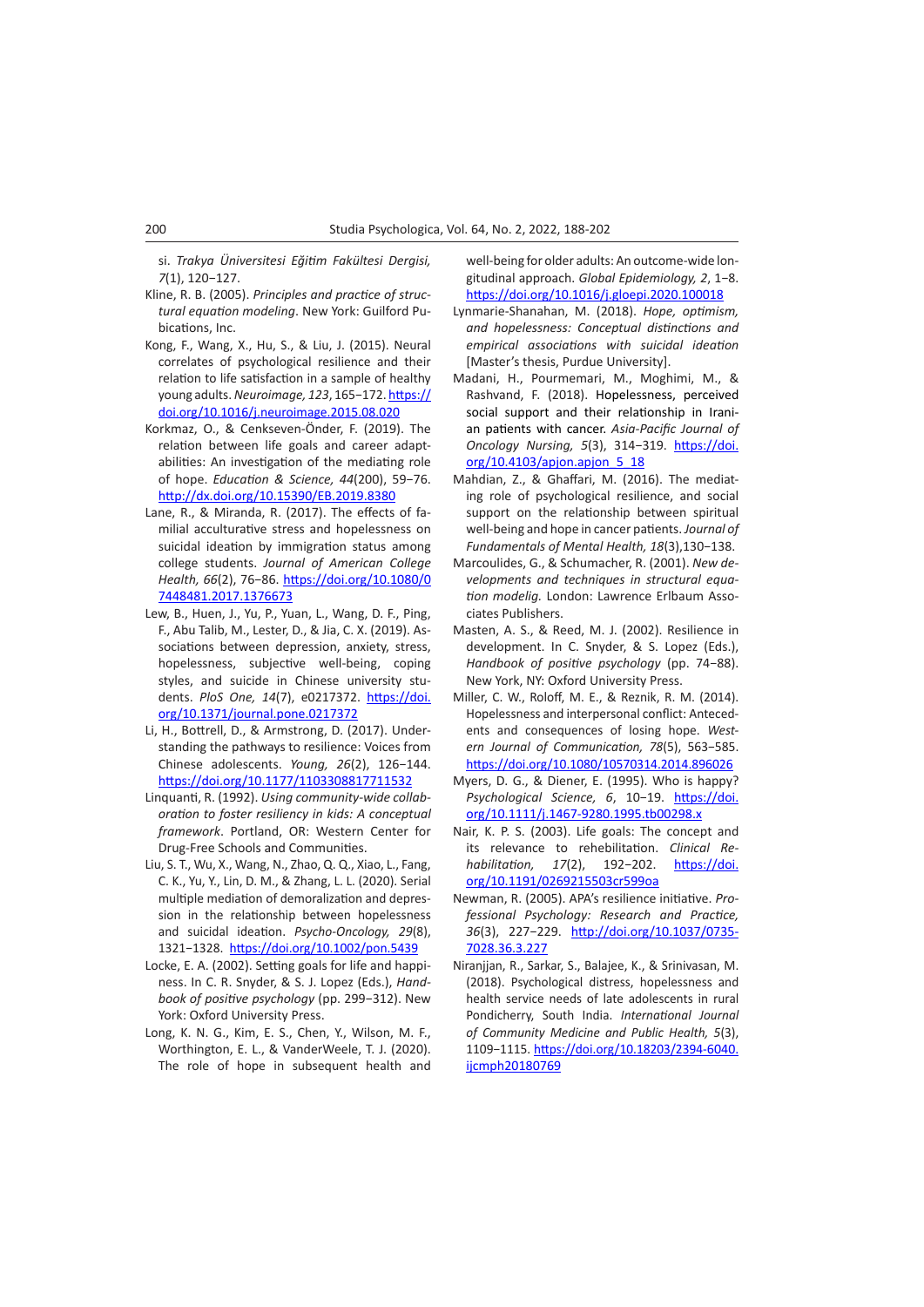- Nkyi, A. K., & Ninnoni, J. P. K. (2020). Depression, purpose in life, loneliness and anxiety among patients with substance use disorders in Ankaful Psychiatric Hospital in Ghana. *Journal of Psychosocial Rehabilitation and Mental Health, 7*, 263−271. [https://doi.org/10.1007/s40737-020-](https://doi.org/10.1007/s40737-020-00190-9%20) [00190-9](https://doi.org/10.1007/s40737-020-00190-9%20)
- Nygren, B., Aléx, L., Jonsén, E., Gustafson, Y., Norberg, A., & Lundman, B. (2005). Resilience, sense of coherence, purpose in life and self-transcendence in relation to perceived physical and mental health among the oldest old. *Aging & Mental Health, 9*(4), 354−362. [https://doi.](https://doi.org/10.1080/1360500114415) [org/10.1080/1360500114415](https://doi.org/10.1080/1360500114415)
- Olčar, D., Rijavec, M., & Golub, T. L. (2019). Primary school teachers' life satisfaction: The role of life goals, basic psychological needs and flow at work. *Current Psychology, 38*, 320–329. [http://](http://dx.doi.org/10.1007/s12144-017-9611-y) [dx.doi.org/10.1007/s12144-017-9611-y](http://dx.doi.org/10.1007/s12144-017-9611-y)
- Ögren, E. (2020). *Hopelessness in video games motivating the player* [Bachelor's thesis, Uppsala Universitet].
- Özmen, D., Dündar, E. P., Çetinkaya, A. Ç., Taşkın, O., & Özmen, E. (2008). Lise öğrencilerinde umutsuzluk ve umutsuzluk düzeyini etkileyen etkenler. *Anadolu Psikiyatri Dergisi, 9*(1), 8−15.
- Pehlivan, S., Ovayolu, O., Ovayolu, N., Sevinc, A., & Camci, C. (2012). Relationship between hopelessness, loneliness, and perceived social support from family in Turkish patients with cancer. *Supportive Care in Cancer, 20*(4), 733−739. <https://doi.org/10.1007/s00520-011-1137-5>
- Peseschkian, N. (1980). *Positive family therapy*. NY: Springer.
- Peseschkian, N., & Walker, R. R. (1987). *Positive psychotherapy theory and practice of a new method*. Berlin: Springer Verlag.
- Poole, J. C., Dobson, K. S., & Pusch, D. (2017). Childhood adversity and adult depression: The protective role of psychological resilience. *Child Abuse & Neglect, 64*, 89−100. [https://doi.](https://doi.org/10.1016/j.chiabu.2016.12.012) [org/10.1016/j.chiabu.2016.12.012](https://doi.org/10.1016/j.chiabu.2016.12.012)
- Preacher, K. J., & Hayes, A. F. (2008). Contemporary approaches to assessing mediation in communication research. In A. F. Hayes, M. D. Slater, & L. B. Snyder (Eds.), *The Sage sourcebook of advanced data analysis methods for communication research* (pp. 13−54). Sage Publications, Inc. <https://doi.org/10.4135/9781452272054.n2>
- Ray-Bennett, N. S., Collins A., Bhuiya, A., Edgeworth, R., Nahar, P., & Alamgir, F. (2010). Exploring the meaning of health security for disaster resilience through people's perspectives in Bangladesh. *Health & Place, 16*(3), 581−589. [https://](https://doi.org/10.1016/j.healthplace.2010.01.003) [doi.org/10.1016/j.healthplace.2010.01.003](https://doi.org/10.1016/j.healthplace.2010.01.003)
- Richardson J. C., & Chew-Graham C. A. (2016) Resilience and well-being. In C. Chew-Graham, & M. Ray (Eds.), *Mental health and older people* (pp. 9−17). Cham: Springer. [https://doi.org/10.1007/978-3-](https://doi.org/10.1007/978-3-319-29492-6_2) [319-29492-6\\_2](https://doi.org/10.1007/978-3-319-29492-6_2)
- Santilli, S., Grossen, S., & Nota, L. (2020). Career adaptability, resilience, and life satisfaction among Italian and Belgian middle school students. *The Career Development Quarterly, 68*(3), 194−207.<https://doi.org/10.1002/cdq.12231>
- Sarıcam, H., Deveci, M., & Ahmetoğlu, E. (2020). The examination of hope, intolerance of uncertainty and resilience levels in parents having disabled children. *Global Journal of Psychology Research: New Trends and Issues*, *10*(1), 118−131. <https://doi.org/10.18844/gjpr.v10i1.4398>
- Shanahan, L., Steinhof, A., Bechtiger, L., Murray, A. L., Nivette, A., Hepp, U., Ribeaud, D., & Eisner, M. (2020). Emotional distress in young adults during the COVID-19 pandemic: Evidence of risk and resilience from a longitudinal cohort study. *Psychological Medicine,* 1−10. [https://doi.](https://doi.org/10.1017/S003329172000241X) [org/10.1017/S003329172000241X](https://doi.org/10.1017/S003329172000241X)
- Shardlow, T., & Madsen, P. M. (2017). The downside of aiming high: The relationship between career aspiration difficulty and depression. *Academy of Management Proceedings, 1*. [https://doi.](https://doi.org/10.5465/AMBPP.2017.16749abstract) [org/10.5465/AMBPP.2017.16749abstract](https://doi.org/10.5465/AMBPP.2017.16749abstract)
- Sheldon, K. M., & Lyubomirsky, S. (2006). How to increase and sustain positive emotion: The effects of expressing gratitude and visualizing best possible selves. *Journal of Positive Psychology, 1*, 73−82. <https://doi.org/10.1080/17439760500510676>
- Smith, B. W., Tooley, E. M., Montague, E. Q., Robinson, A. E., Cosper, C. J., & Mullins, P. G. (2009). The role of resilience and purpose in life in habituation to heat and cold pain. *The Journal of Pain, 10*(5), 493−500. [https://doi.org/10.1016/j.](https://doi.org/10.1016/j.jpain.2008.11.007%20) [jpain.2008.11.007](https://doi.org/10.1016/j.jpain.2008.11.007%20)
- Snyder, C. R. (2000). Hypothesis: There is hope. In C. R. Snyder (Ed.), *Handbook of hope: Theory, measures, & applications* (pp. 3−21). San Diego, CA: Academic Press.